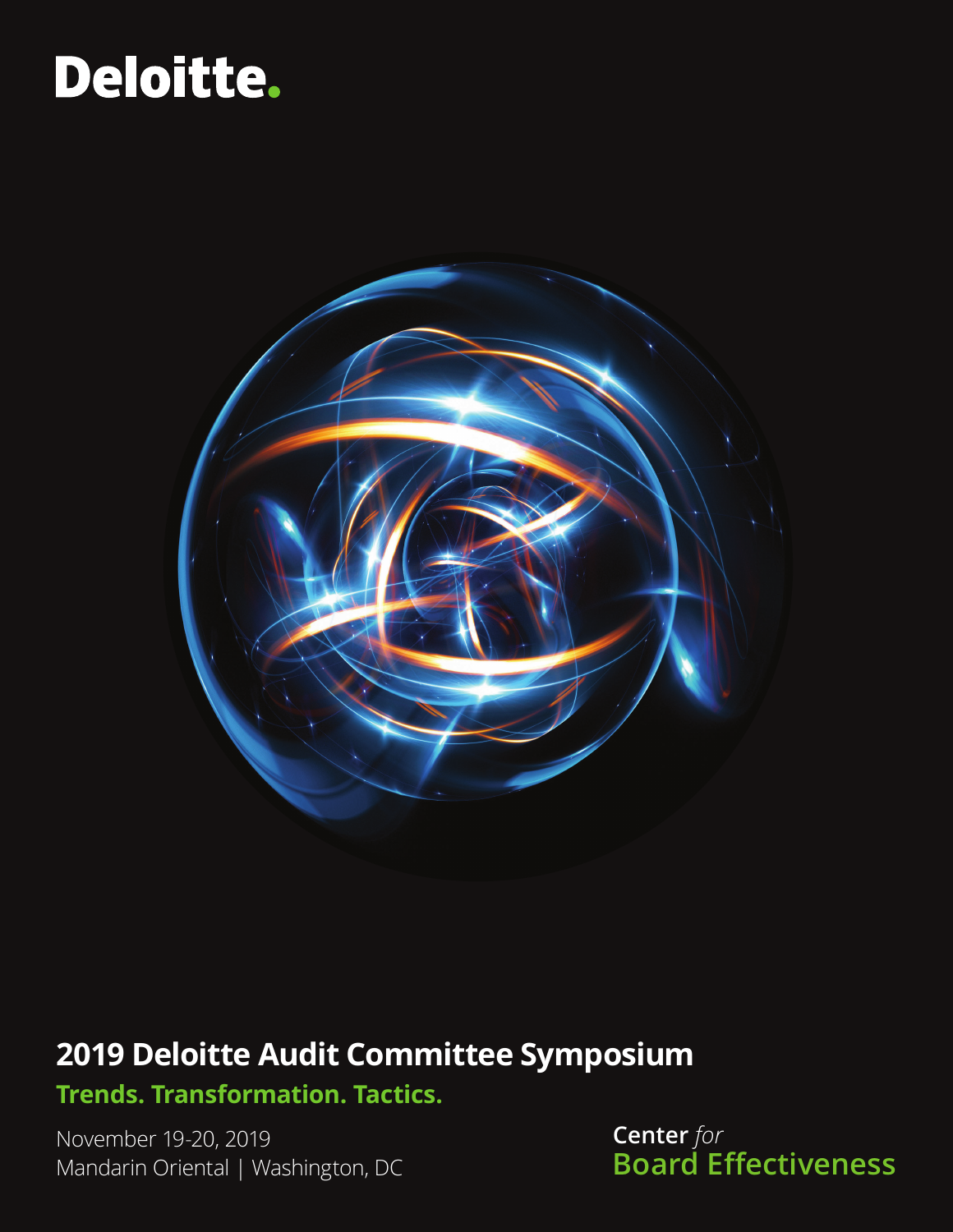| <b>Tuesday, November 19</b> |                                                                                                                                                                                  | <b>Location</b>                                             |
|-----------------------------|----------------------------------------------------------------------------------------------------------------------------------------------------------------------------------|-------------------------------------------------------------|
| 10:15 am - 11:30 am         | Optional industry session:<br>Power & Utilities breakout session                                                                                                                 | Oriental ballroom A                                         |
| 11:30 am - 12:30 pm         | <b>Registration and lunch</b>                                                                                                                                                    | <b>Oriental office &amp;</b><br><b>Oriental BC ballroom</b> |
| 12:30 pm - 2:15 pm          | Welcome and opening remarks                                                                                                                                                      | Grand ballroom                                              |
|                             | Deb DeHaas, Vice Chair,<br>National Managing Partner,<br>Center for Board Effectiveness, Deloitte                                                                                |                                                             |
|                             | Thinking like a fraudster                                                                                                                                                        | Grand ballroom                                              |
|                             | Andy Richmond, Senior Vice President, Cornerstone Research                                                                                                                       |                                                             |
|                             | Trends of trust and purpose in business                                                                                                                                          | Grand ballroom                                              |
|                             | Joe Ucuzoglu, Chief Executive Officer, Deloitte                                                                                                                                  |                                                             |
| 2:15 pm - 2:40 pm           | <b>Networking break</b>                                                                                                                                                          |                                                             |
| 2:40 pm - 4:30 pm           | Transforming finance: From debits and credits to bits and bytes                                                                                                                  | Grand ballroom                                              |
|                             | • Keith Causey, Senior Vice President and Chief Accounting Officer,<br>Caesars Entertainment Corporation                                                                         |                                                             |
|                             | . Anton Sher, Principal, Deloitte Consulting LLP                                                                                                                                 |                                                             |
|                             | · Scott Szalony, Partner, Deloitte & Touche LLP                                                                                                                                  |                                                             |
|                             | • Kim Williams, Director, E.W. Scripps, Weyerhaeuser and Xcel Energy                                                                                                             |                                                             |
|                             | Sustainability disclosure and expanded reporting trends:<br>Audit committee considerations                                                                                       | Grand ballroom                                              |
|                             | . Tanya Levy-Odom, Director, BlackRock Investment Stewardship Americas                                                                                                           |                                                             |
|                             | . Peggy Smyth, Chief Financial Officer, National Grid US;<br>Director, Etsy, BritishAmerican Business, Mutual of America Institutional<br>Funds and Mutual of America Investment |                                                             |
|                             | • Kristen Sullivan, Partner, Sustainability and KPI Services,<br>Deloitte & Touche LLP                                                                                           |                                                             |
|                             | • Elisse Walter, Director, Occidental Petroleum Corporation and<br>Sustainability Accounting Standards Foundation Board;<br>Governor, Financial Industry Regulatory Authority    |                                                             |
| 4:30 pm -4:50 pm            | <b>Networking break</b>                                                                                                                                                          |                                                             |
| 4:50 pm - 6:00 pm           | Pushing the envelope: Focus on being the best when it counts                                                                                                                     | Grand ballroom                                              |
|                             | Col. Nicole Malachowski, USAF (Ret.); Chief Executive Officer<br>and Founder, Nicole Malachowski & Associates, LLC                                                               |                                                             |
|                             | <b>Closing remarks</b>                                                                                                                                                           | Grand ballroom                                              |
|                             | Kaki Murphy, Partner, Deloitte & Touche LLP<br>2019 Deloitte Audit Committee Symposium Co-Dean                                                                                   |                                                             |
| 6:30 pm -7:30 pm            | <b>Networking reception</b>                                                                                                                                                      | <b>Oriental ballroom foyer</b>                              |
| 7:30 pm -9:00 pm            | <b>Networking dinner</b>                                                                                                                                                         | <b>Oriental ballroom</b>                                    |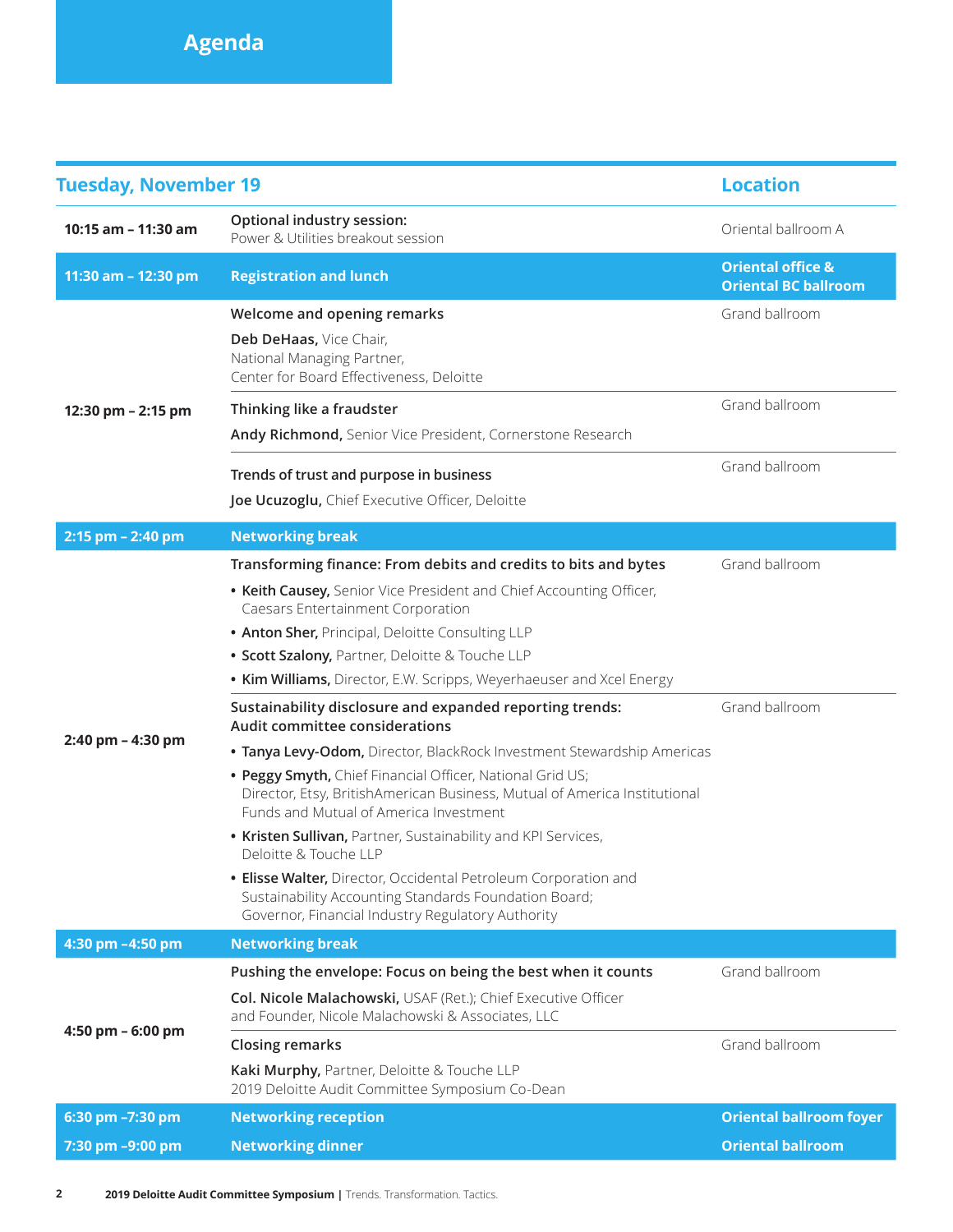| <b>Wednesday, November 20</b> |                                                                                                                                                                                                                                                 | <b>Location</b>             |
|-------------------------------|-------------------------------------------------------------------------------------------------------------------------------------------------------------------------------------------------------------------------------------------------|-----------------------------|
| 7:00 am -8:15 am              | <b>Optional industry sessions:</b><br>Consumer breakout breakfast                                                                                                                                                                               | The Hillwood room           |
|                               | Financial Services breakout breakfast                                                                                                                                                                                                           | Oriental ballroom A         |
|                               | Life Sciences & Healthcare breakout breakfast                                                                                                                                                                                                   | The Hirshorn room           |
| 7:00 am -8:15 am              | <b>Breakfast</b>                                                                                                                                                                                                                                | <b>Oriental BC ballroom</b> |
| $8:15$ am $-9:50$ am          | <b>Opening remarks</b>                                                                                                                                                                                                                          | Grand ballroom              |
|                               | Kaki Murphy, Partner, Deloitte & Touche LLP<br>2019 Deloitte Audit Committee Symposium Co-Dean                                                                                                                                                  |                             |
|                               | Upping the audit committee's game: Trends. Transformation. Tactics.                                                                                                                                                                             | Grand ballroom              |
|                               | Robin Washington, Executive Vice President and Chief Financial Officer,<br>Gilead Sciences; Director, Salesforce.com, Honeywell International and Alphabet                                                                                      |                             |
|                               | Regulatory and standard setting                                                                                                                                                                                                                 | Grand ballroom              |
|                               | . William Duhnke III, Chairman, Public Company Accounting Oversight Board<br>• Sagar Teotia, Chief Accountant, US Securities and Exchange Commission<br>Lara Abrash (moderator), Chairman and Chief Executive Officer,<br>Deloitte & Touche LLP |                             |
| 9:50 am -10:20 am             | <b>Networking break</b>                                                                                                                                                                                                                         |                             |
| 10:20 am - 12:45 pm           | The US tax code: Past and future trends                                                                                                                                                                                                         | Grand ballroom              |
|                               | Jonathan Traub, Managing Principal, Tax Policy Group, Deloitte Tax LLP                                                                                                                                                                          |                             |
|                               | Transformed relationships: The chief financial officer and<br>audit committee chair dynamic                                                                                                                                                     | Grand ballroom              |
|                               | • Lauralee Martin, Director, Kaiser Aluminum Corporation, Marcus Millichap<br>and QuadReal Property Group                                                                                                                                       |                             |
|                               | . Ray G. Young, Executive Vice President and Chief Financial Officer,<br>Archer Daniels Midland Company, Director, International Paper Company                                                                                                  |                             |
|                               | The intersection of economics, policy, and politics                                                                                                                                                                                             | Grand ballroom              |
|                               | · Michelle Caruso-Cabrera, CNBC Contributor;<br>Chief International Correspondent, CNBC (2010-2018)                                                                                                                                             |                             |
|                               | Janet Foutty (moderator), Chair of the Board, Deloitte                                                                                                                                                                                          |                             |
|                               | <b>Closing remarks</b>                                                                                                                                                                                                                          | Grand ballroom              |
|                               | Deb DeHaas, Vice Chair<br>National Managing Partner,<br>Center for Board Effectiveness, Deloitte                                                                                                                                                |                             |
| 12:45 pm -2:00 pm             | <b>Networking lunch</b>                                                                                                                                                                                                                         | <b>Oriental ballroom</b>    |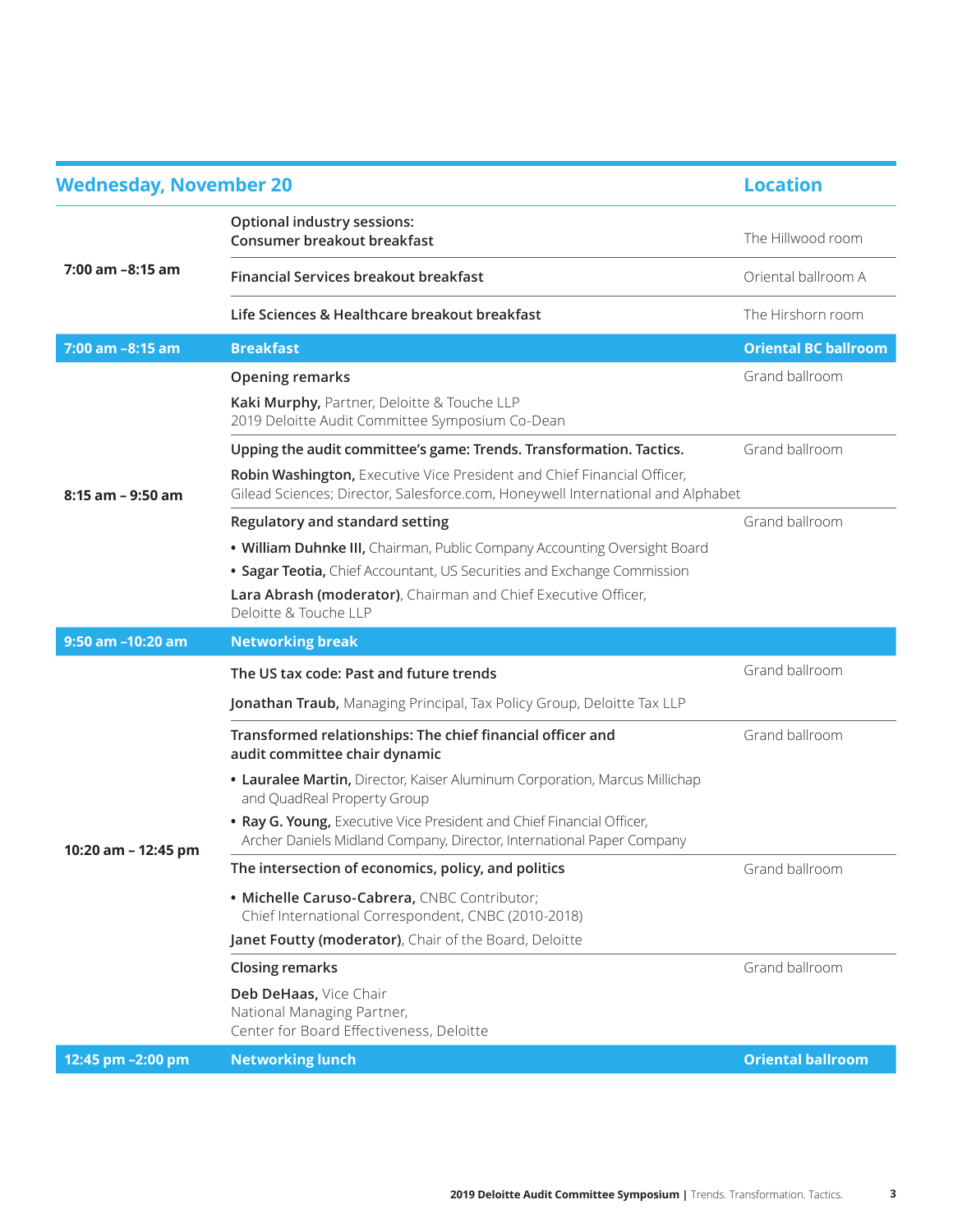**Industry breakout sessions** 

## **Tuesday, November 19 10:15 am – 11:30 am**

#### **Policy, industry trends, accounting and ESG**

Attendees will join a discussion covering current policy and regulatory trends and their potential accounting implications, enterprise risk management considerations as well as a continuation of the environmental, social and governance (ESG) discussion during the plenary sessions. This interactive session is intended to provide attendees with a deeper understanding of these issues as they relate to the power and utilities industry and ideas on how company leaders may approach them.

**Speakers: Bill Graf,** Audit & Assurance Partner and Audit & Assurance Power and Utilities leader, Deloitte & Touche LLP

**Power and Utilities breakout Oriental ballroom A**

**Kristen Sullivan,** Audit & Assurance Partner and Partner, Sustainability and KPI Services, Deloitte & Touche LLP

### **Consumer breakout breakfast The Hillwood room**

#### **Current cyber landscape and lessons learned in the consumer industry**

A facilitated discussion with attendees will be held regarding the current cyber landscape, focusing on cyber threats to the consumer industry and issues that are top of mind for many executives in their efforts to mitigate cyber risk. They will then review an aggregate example of past data breaches that have occurred within the consumer industry and differentiate response actions.

**Speakers: Rich Paul,** Audit & Assurance Partner and Audit & Assurance Consumer Leader, Deloitte & Touche LLP

**Wednesday, November 20 7:00 am – 8:15 am** 

**Jim Turgal,** Risk & Financial Advisory Managing Director, Deloitte & Touche LLP

#### **Financial Services breakfast breakout Oriental ballroom A**

#### **Current financial technology landscape – how fintech is evolving within the financial services industry**

During this session, attendees will participate in a facilitated discussion regarding the current fintech landscape, focusing on trends in fintech across the various financial services sectors and issues that are top of mind for many executives and board members. We will review how fintech firms are partnering with, disrupting, and complementing financial services institutions, and what we are learning as the fintech space continues to evolve.

**Speaker: Kirby Rattenbury,** Audit & Assurance Partner and National Fintech Co-leader, Deloitte & Touche LLP

### **Life Sciences and Health Care breakfast breakout The Hirshorn room**

#### **Future of Health**

Attendees will join an introductory session on the Future of Health, covering the disruption that is being seen in the marketplace, trends seen today that serve as indicators for the future we anticipate, and how these factors will likely impact the Life Sciences and Health Care ecosystem of today. The audience will be introduced to 10 Winning Archetypes of the future and what incumbent and new entrant organizations will need to consider to remain competitive in the future.

**Speakers: Neal Batra,** Principal, Deloitte Consulting LLP

**David Betts,** Principal, Deloitte Consulting LLP

**(optional)**